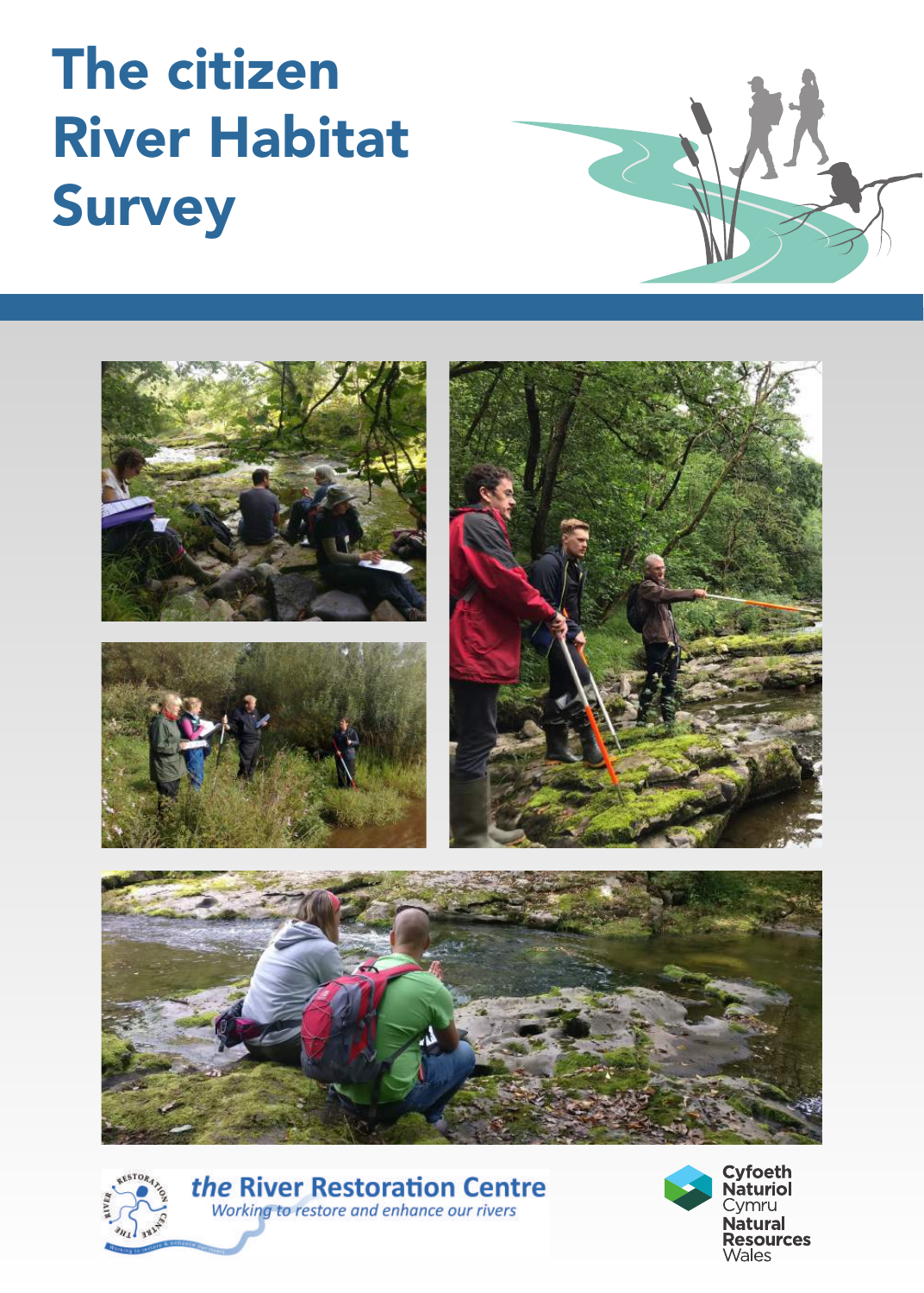## The citizen River Habitat Survey

## Introduction

The citizen River Habitat Survey (cRHS) is a method designed to allow volunteers and conservation groups to characterise and assess the physical structure and characteristics of streams and rivers. As local volunteers, you are ideally placed to help further our understanding of river networks and help conserve them.

#### What is Involved?

The survey involves walking along a 500m stretch of river and recording its characteristics. The survey can be broken down into two distinct stages.

The first stage of the survey involves recording detailed observations on channel and bank features, human modifications, and surrounding landuse at 10 locations called 'spot-checks', spaced at 50m intervals along the survey site.

The second stage of the survey is an appraisal of the whole site, or 'sweep-up', that captures the overall characteristics of the survey site and any features not observed at the spot-checks. The sweep-up section is usually carried out while walking back along the survey site.

In addition to completing the survey form you will also be asked to take photos and videos which will be used by experts to identify additional features. Depending on local conditions, walking the 500m site and completing the survey form can take 60 - 90 minutes.

The completed survey form can be inputted into the RHS Toolbox to run quality checks and conduct further analysis.

#### How to Use this Mini-Manual

This mini-manual is designed as a handy reference guide to take with you in the field. It provides a step-by-step description of how to conduct the cRHS as well as information about how to fill in the survey form, including: the Spot-Check Key (page 7) which details abbreviations for various features, and a diagram that describes Artificial Features (page 8). It should be noted that this is not a definitive guide of how to conduct a cRHS but a condensed version. You should make sure you read and learn the definitions in the main manual.

### Health and Safety

Working near rivers, streams or other water bodies can be hazardous. When conducting a cRHS survey, health and safety must always be taken into account.

Every effort should be taken to minimise risk whilst surveying, and the following guidelines should be followed:

*General*

- Ensure you have completed a risk assessment before each new survey
- Work in pairs; where this is not possible ensure someone knows your location, work schedule and contact details in case of an emergency

#### *Personal*

- Avoid contact with water and soil; broken skin should be covered with a waterproof dressing
- If you are lone working make sure someone knows where you are and your expected time of return

#### *Equipment*

- Appropriate clothing and footwear (wellington boots or waders)
- Ranging-pole
- Life jacket if entering river

*Site*

- Do not enter the river if it is in flood and/or the river bed is not visible
- Do not enter private land without prior consent from the landowner
- Be aware of the weather at all times; if conditions change, reassess the risk level
- Avoid steep or overhanging banks
- Do not enter culverts
- Be aware of your surroundings and other activities occurring around you, e.g. grazing cattle
- Be aware of unseen hazards, e.g. broken glass, sharp metal, waste or pollution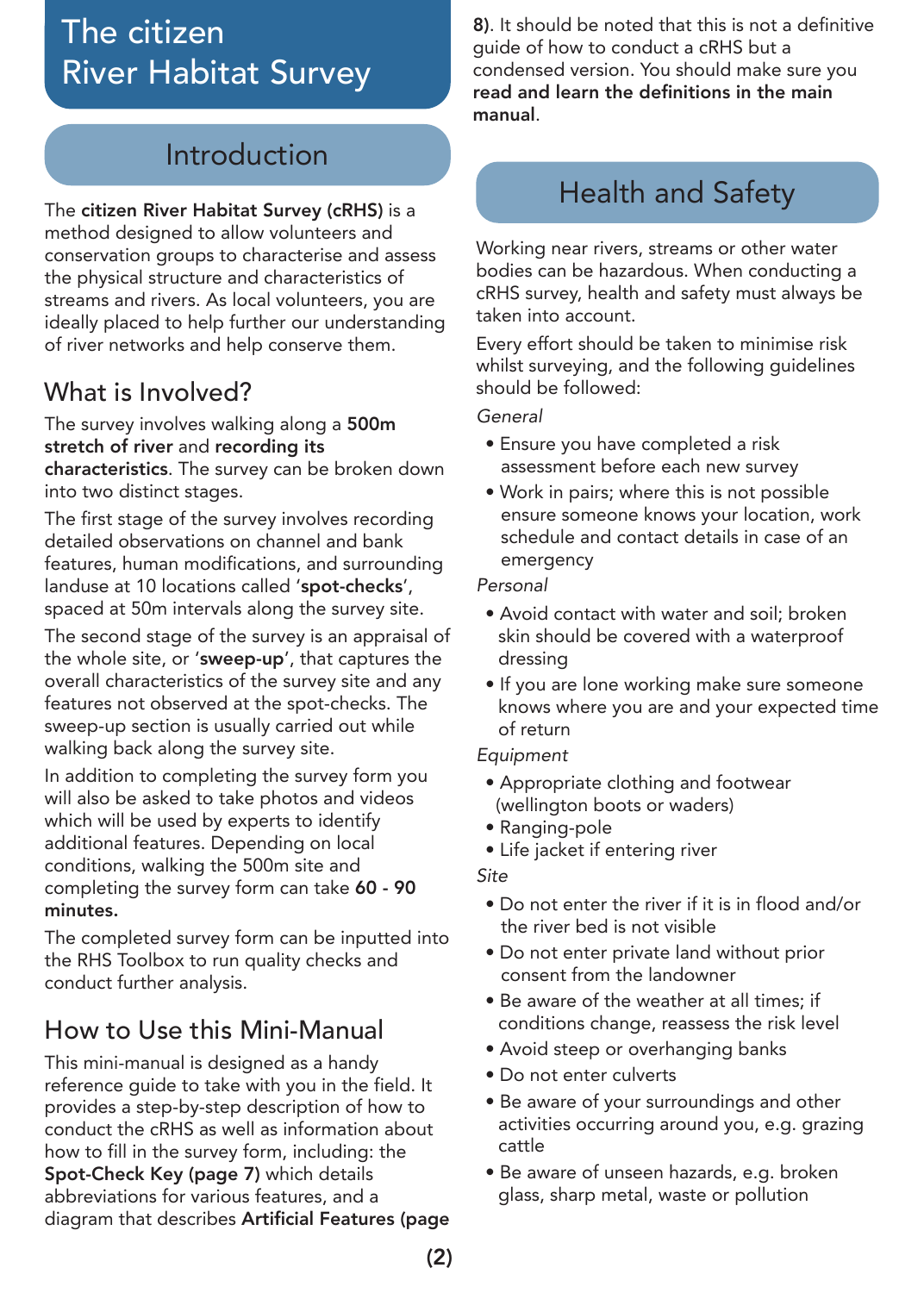Weil's Disease (Leptospirosis) is a bacterial infection that is spread through contact with soil or water contaminated with the urine of infected animals - most commonly rats, mice, cows, pigs and dogs. While it is rare in the UK, the likelihood of catching it is higher when working in or near freshwater. You should contact your GP if you experience flu-like symptoms such as a high temperature, headaches, nausea or diarrhoea and aching joints and muscles. In the majority of cases symptoms are mild. However, if you experience more severe symptoms, such as internal bleeding, a rash or chest pains contact your GP immediately.

Lyme Disease is a bacterial infection spread to humans by infected ticks. It is usually easy to treat if diagnosed early. Lyme Disease can be recognised by a circular, ring-shaped or oval rash around a tick bite. However, you may also experience: a high temperature, or feel hot and shivery; headaches; aching muscles and joints; tiredness and loss of energy.

It is important to be aware that these symptoms may not take effect immediately, and while in some case symptoms will appear after a few days or weeks, it can take up to 3 months for symptoms to occur. Not all ticks in the UK carry the bacteria. However, you are at higher risk when working in or near long grass, reeds, heather or bracken. To avoid being bitten by ticks you should wear trousers and long-sleeved clothes. After working in areas prone to ticks you should inspect your clothing and skin. If you find a tick on your body, use tweezers or a tick-removal tool to remove it. This is done by grasping the tick as closely to the skin as possible and pulling upwards slowly but firmly.

#### **Biosecurity**

Reducing the spread of invasive and non-native species is essential to preserve the health of our rivers and every effort should be made to ensure biosecrutiy. Follow the Check, Clean, Dry campaign after working in or near a river:

Check your equipment and clothing, particularly in areas where moisture collects;

Clean and wash all your equipment, footwear and clothing in 45ºC water for 15 minutes;

Dry all equipment and clothing in direct sunlight - some species may survive several days in moist conditions.

## Equipment Checklist

- $\Box$  cRHS survey form
- $\Box$  Mini-manual
- $\Box$  Writing material (pencil or pen)
- $\Box$  Site risk assessment
- □ Waterproof footwear (wellington boots or waders)
- $\Box$  Appropriate clothing (waterproof jacket)
- □ Ranging-pole
- $\Box$  Camera or mobile phone able to take photos and video
- $\Box$  Handheld GPS or smart device (phone, tablet etc.) with a GPS app

## How are Data Used?

The cRHS data that you collect will allow the calculation of indices to assess the quality of river habitats and identify pressures and impacts. This will enable you to set objectives for river restoration or habitat improvement, design schemes to work towards these objectives and monitor progress. Using the cRHS, you will be able to compare your sites to other sites of similar type across the UK and to produce assessments and plans at site, reach and catchment scales.



The citizen River Habitat Survey was created by the River Restoration Centre (RRC).

The RRC is an independent and impartial, not-for-profit organisation that actively promotes the re-establishment of natural processes, features, habitats and biodiversity within our river systems.

The RRC actively supports others to achieve this by collating information, driving knowledge and disseminating evidence to share best practice across the river and catchment management community.

For further information visit www.therrc.co.uk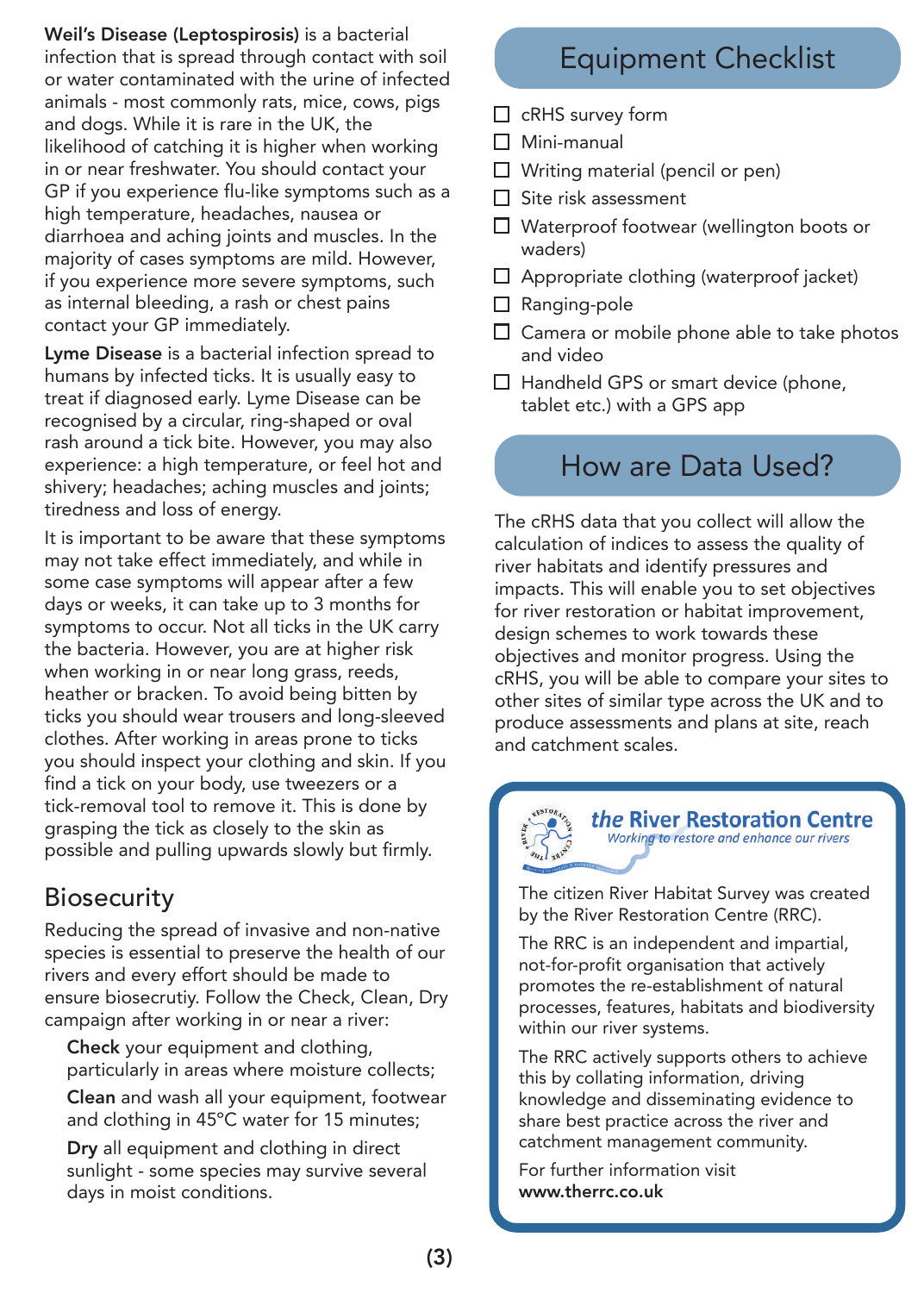## Getting Started

Pages 4 - 8 describe how to conduct a cRHS. It is broken down step-by-step into what you need to do when starting a new survey (this page), collecting information at the spot-checks (pages 5 - 7), and conducting the sweep-up assessment (page 8).

1 Before you go out to conduct a survey you should complete a risk assessment. Also, you should collect some information about your intended site. Things to look for:

- Access points and parking •
- Rights of way
- Local facilities •

Arriving on site, you should conduct a **dynamic risk assessment** to ensure it is safe to work. You should stay aware of your surroundings during the survey to ensure your continued safety.

Next, begin filling in the **Survey Details** (Section A) on the cRHS form. This includes the river name, the time and date of the survey, and the name of the surveyor (your name). If the river you are working on is an unnamed tributary or headwater note the name of the main river into which it flows and that it is a tributary/headwater, e.g. 'tributary of the River Avon'. For Section B - Survey Information - indicate if the river is artificial (e.g. canal, dyke, ditch, or drain dug

entirely by human activity), and note if adverse conditions are affecting the survey results (e.g. the channel is very deep and the bed substrate is not visible).



During the cRHS you will be asked to identify various features, from types of channel substrate and bank profiles to vegetation types and surrounding landuse. A detailed description of how



to identify these can be found in the main cRHS manual available online. Alternatively, you can scan the QR code here to view pictures and diagrams to help with identification when in the field.

## First spot-check at start of survey



#### Pacing out your Spot-Checks

Before you begin surveying you should calibrate your stride so you can accurately pace out 50m

between spot checks.

#### To do this:

- Measure out 50m along a flat surface. •
- Walk along the 50m using your normal stride.
- Repeat this three times, recording the number of paces it takes you on each attempt.
- Average the results and use this value when pacing out your spot-checks.

When walking in the channel or across difficult terrain, it may not always be possible to accurately pace 50m and adjustments may be needed. When this occurs make a note on the form.

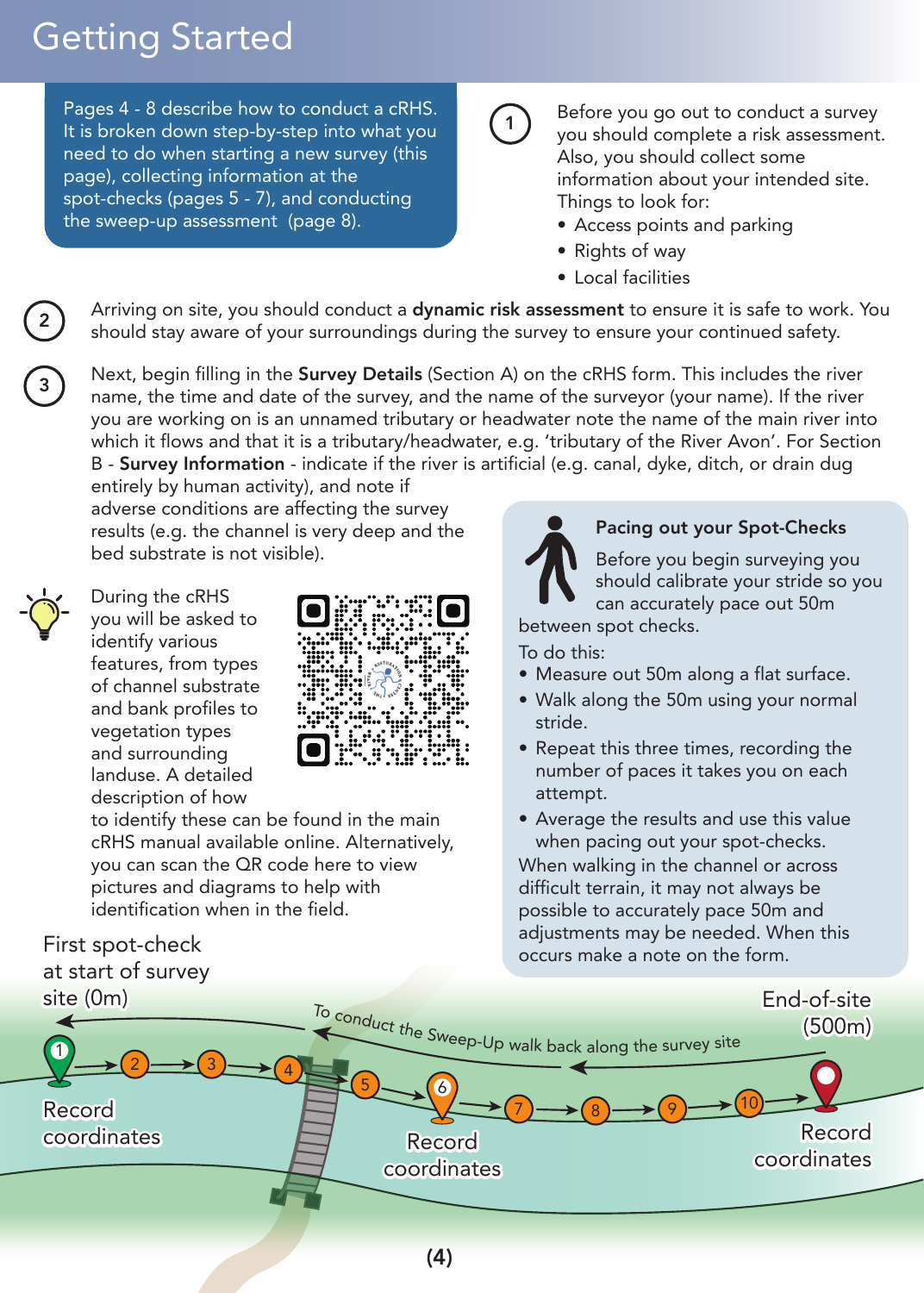## Recording at Spot-Checks

6

7



- When you arrive at your first spot-check stand on the banktop to determine the direction of flow and record where you are starting from (upstream or downstream).
- Next, orient yourself facing downstream; the left bank is on your left, and right bank is on your right. You will be asked to record some characteristics for each bank separately.
- Next, locate the limits of the banktop for both river banks. This is done by identifying the first noticeable 'break in slope', i.e. where the angle of the bank changes. If in doubt, remember the banktop is the point from which the ground is level enough to allow building or farming.
	- The next step is to zonate the spot-check. Look at the image above; different information is recorded by assessing different areas of the spot-check. The **Physical Attributes** (Section G) of the channel and bank are assessed across a 1m wide transect extending across the channel, from banktop to banktop. Information recorded in Section H includes the **Banktop Landuse** (extending 5m landwards from banktop) and Vegetation Structure of the Bankface (channel edge to banktop - do not include bar features) and Banktop (extending 1m landwards from banktop) all of which are assessed across a 10m wide transect. Finally, the Channel Vegetation Types (Section I) is recorded in a 10m wide transect across the channel.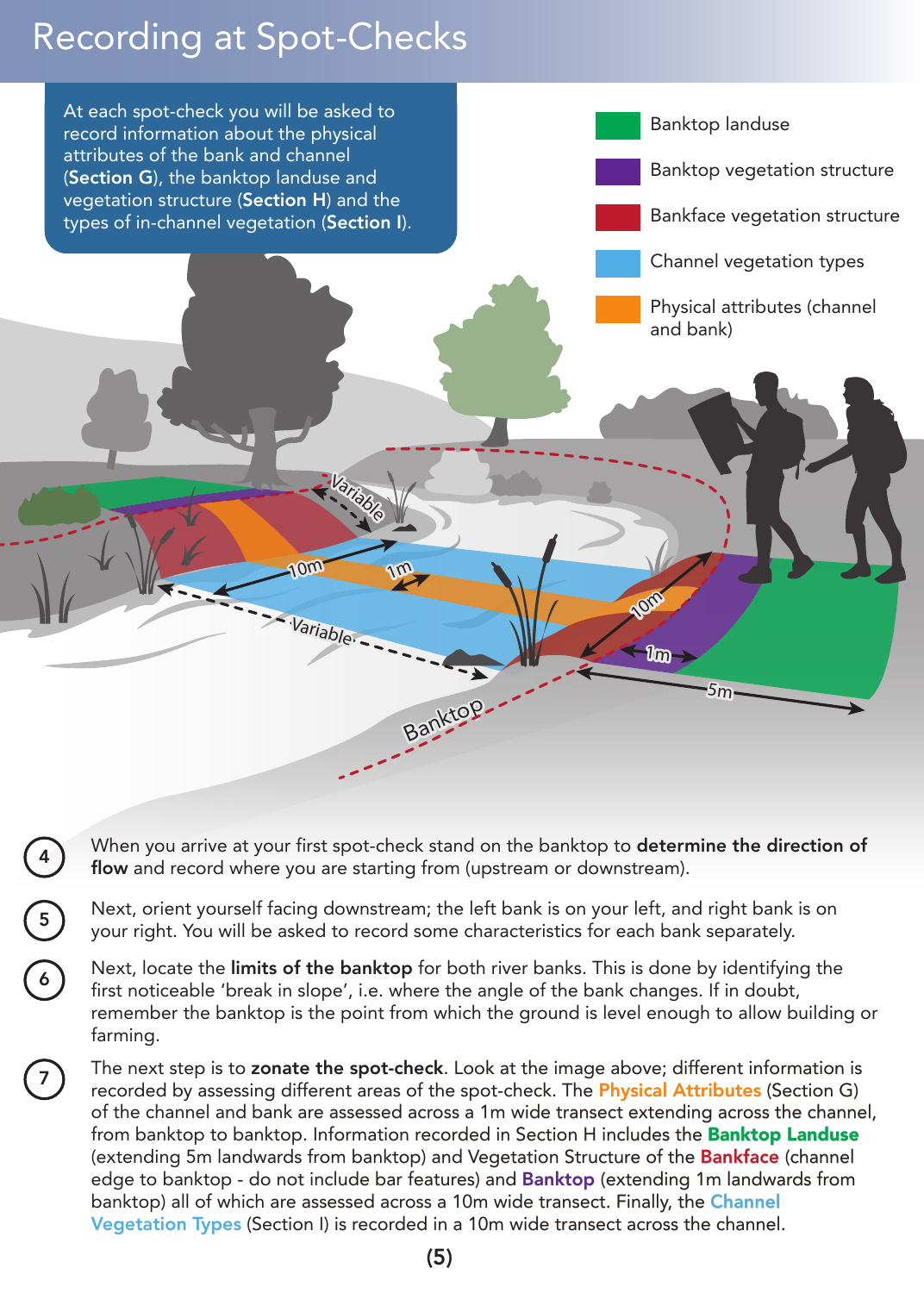## Recording at Spot-Checks

Begin filling in the survey form, working from Section G to I. For Sections G to H use the abbreviations shown in the **Spot-Check** Key on the opposite page. Note that where a box is outlined in bold  $\Box$ ) only a single entry is allowed. For all other boxes  $(\Box)$ multiple entries can be made. For Section I, denote the presence of a vegetation type using a  $'$ , provided it covers at least 1% of the channel area within the 10m wide transect, or as an 'E' if more than one third of the area.

Once the data entry has been completed at a spot-check you should record a short video for further analysis of the site and quality control (see box on the right).

Proceed to your next spot-check and repeat Steps 4 to 10. Do this until you have completed recording at all spot-checks.

For Section J you will be asked to record grid references at selected spot-checks and measure the dimensions of the channel at a location of your choice.

#### **CO** Recording Spot-Check Videos

A short (1 - 1½ minutes) video should be recorded to document each spot-check. To do this:

- Stand on top of the bank.
- Start recording the video; face across the channel to capture the opposite bank.
- State the spot-check number and river name.
- Direct the camera so the water surface and flow is visible (fixed shot: 10 seconds).
- Slowly pan the camera to record the river and its banks downstream and then upstream.
- Take a few steps back to capture the banktop and bankface of the bank you are standing on, as well as the floodplain.

 $\begin{pmatrix} 11 \end{pmatrix}$  Record the coordinates at spot-checks 1 and 6 and at the End-of-Survey. In the UK, this should be an Ordnance Survey grid reference consisting of two letters followed by 10 numbers. This can be found using either a handheld GPS or a smart device with a GPS app, or a map.

While walking between spot-checks, look for a suitable location to take measurements of the channel dimension. This should be a straight section of river, preferably with well-defined banks that is safe to access.

13 When walking back along the survey site during the sweep-up, stop at your chosen location and record the channel dimension. The Bank Height is the vertical distance from the water level to the banktop; note this may differ between the banks. Where an Embankment is present (on one or both banks) record its vertical height from the banktop. The Water Width is the distance across the wetted area at the time of recording. The **Channel Width** is the horizontal distance between the banktops (use the lowest banktop if they have different heights. The Water Depth is the average depth of water, estimated using a ranging pole. This may be difficult for deeper rivers. If in doubt record 'Not Known'.

Left Banktop Height

**Water Depth** 

\*Channel Width Water Width

Side bar

#### Right Banktop **Height**

#### Right **Embankment** Height

\*In this example, the Channel Width is determined based on the height of the right banktop which is the lower of the two banks  $(6)$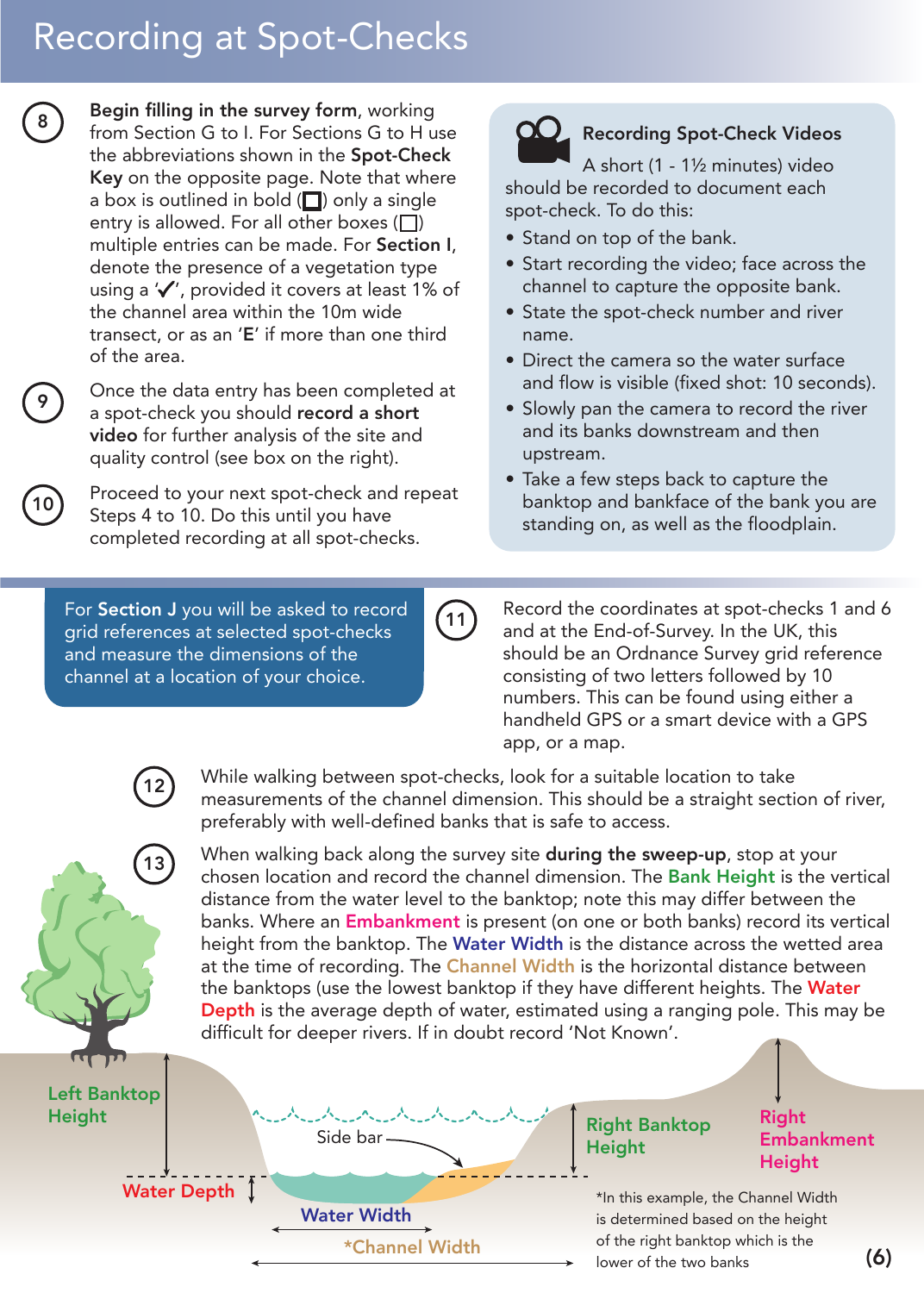## Spot-Check Key

| <b>Physical Attributes (Section G)</b>                                                                                                                                                                                                                                                                                                                                                                                                                                                                                                                                                                                                                                                                                 |                                                                                                                                                                                                                                                                                                                                                                                   |                                                                                                                                                                                                                              |                                                                                                                                                                                                                                                                                                                                                                                                                                                       |
|------------------------------------------------------------------------------------------------------------------------------------------------------------------------------------------------------------------------------------------------------------------------------------------------------------------------------------------------------------------------------------------------------------------------------------------------------------------------------------------------------------------------------------------------------------------------------------------------------------------------------------------------------------------------------------------------------------------------|-----------------------------------------------------------------------------------------------------------------------------------------------------------------------------------------------------------------------------------------------------------------------------------------------------------------------------------------------------------------------------------|------------------------------------------------------------------------------------------------------------------------------------------------------------------------------------------------------------------------------|-------------------------------------------------------------------------------------------------------------------------------------------------------------------------------------------------------------------------------------------------------------------------------------------------------------------------------------------------------------------------------------------------------------------------------------------------------|
| <b>BANKS</b>                                                                                                                                                                                                                                                                                                                                                                                                                                                                                                                                                                                                                                                                                                           |                                                                                                                                                                                                                                                                                                                                                                                   | <b>CHANNEL</b>                                                                                                                                                                                                               |                                                                                                                                                                                                                                                                                                                                                                                                                                                       |
| <b>Predominant bank</b><br>material<br>$NV = Not visible$<br>$BE = Bedrock$<br>$BO = Boulder$<br>$CO = Cobble$<br>$GS = Gravel/sand$<br>$EA = Earth (crumbly)$<br>$PE = Peat$<br>$CL = Sticky clay$<br>$CC =$ Concrete<br>$SP = Sheet piling$<br>$WP = Wood$ piling<br>$GA = Gabion$<br>$BR = Brick/Iaid stone$<br>$RR = Rip-rap$<br>$TD = Tipped$ debris<br>$FA = Fabric$<br>$BI = Bio\text{-}engineering$<br>materials                                                                                                                                                                                                                                                                                               | <b>Bank</b><br>modifications<br>$NK = Not known$<br>$NO = None$<br>$RI = Reinforced$<br>$PC = Poached$<br>$BM = Artificial$<br>$EM = Embankment$<br><b>Marginal and bank</b><br>features<br>$NV = Not visible$<br>(e.g. far bank)<br>$NO = None$<br>$EC = Unvegetated$<br>eroding cliff<br>$SC = Vegetated$<br>stable cliff<br>$SB = Unvegetated$<br>side bar<br>$VS = Vegetated$ | Predominant<br>substrate<br>$NV = Not visible$<br>$BE = Bedrock$<br>$BO = Boulder$<br>$CO = Cobble$<br>$GP =$ Gravel/pebble<br>$SA = Sand$<br>$SI = Silt$<br>$CL = Clay$<br>$PE = Peat$<br>$EA = Earth$<br>$AR = Artificial$ | Channel<br>modifications<br>$NK = Not known$<br>$NO = None$<br>$CV = Clustered$<br>$RI = Reinforced$<br>$DA = Dam/weir/sluice$<br>$FO = Ford (man-made)$<br><b>Channel features</b><br>$NV = Not visible$<br>$NO = None$<br>$EB = Exposed \text{ bedrock}$<br>$RO = Exposed$ boulders<br>$VR = Vegetated rock$<br>$MB = Unvegetated$<br>mid-channel bar<br>$VB = Vegetated$<br>mid-channel bar<br>$MI = Mature$ island<br>$TR =$ Trash (urban debris) |
|                                                                                                                                                                                                                                                                                                                                                                                                                                                                                                                                                                                                                                                                                                                        | side bar                                                                                                                                                                                                                                                                                                                                                                          |                                                                                                                                                                                                                              |                                                                                                                                                                                                                                                                                                                                                                                                                                                       |
| <b>Banktop Land Use &amp; Vegetation Structure (Section H)</b>                                                                                                                                                                                                                                                                                                                                                                                                                                                                                                                                                                                                                                                         |                                                                                                                                                                                                                                                                                                                                                                                   |                                                                                                                                                                                                                              |                                                                                                                                                                                                                                                                                                                                                                                                                                                       |
| LAND USE TYPES (within 5m of Banktop)<br>$BL = Broadleaf/mixed$ woodland<br>$TL = Tilled land$<br>$AW =$ Artificial open water<br>(semi-natural)<br>OW = Natural open water<br>= Irrigated land<br>IL.<br>$PG = Parkland or$<br>$BP = Broadleaf/mixed plantation$<br>$RP = Rough$ unimproved<br>$CW =$ Coniferous woodland<br>grassland /pasture<br>gardens<br>$NV = Not Visible$<br>(semi-natural)<br>= Improved/semi-improved<br>IG<br>$CP =$ Coniferous plantation<br>grassland<br>$SH =$ Scrub & shrubs<br>$TH =$ Tall herb/rank vegetation<br>$OR = Orchard$<br>$RD = Rock$ , scree or sand dunes<br>$WL = Wetland (e.g. bog, mark, fen)$<br><b>SU</b><br>= Suburban/urban<br>$MH = Moorland/heat$<br>development |                                                                                                                                                                                                                                                                                                                                                                                   |                                                                                                                                                                                                                              |                                                                                                                                                                                                                                                                                                                                                                                                                                                       |
| VEGETATION STRUCTURE (Bank-face and within 1m of Banktop)                                                                                                                                                                                                                                                                                                                                                                                                                                                                                                                                                                                                                                                              |                                                                                                                                                                                                                                                                                                                                                                                   |                                                                                                                                                                                                                              |                                                                                                                                                                                                                                                                                                                                                                                                                                                       |
| Mosses and liverwort<br>$B = B$ are: Bare earth,<br>andaradatalati.<br>or rock<br>Short/creeping herbs<br>Vegetation Type<br>Man Walsak <i>h</i><br>$U =$ Uniform: Predominantly one<br>or grasses<br>veg. type (no shrub or trees)<br>Tall herbs/grasses<br>$S =$ Simple: Two or three<br>Scrub or shrubs<br>vegetation types                                                                                                                                                                                                                                                                                                                                                                                         |                                                                                                                                                                                                                                                                                                                                                                                   |                                                                                                                                                                                                                              |                                                                                                                                                                                                                                                                                                                                                                                                                                                       |

C = Complex: *Four or more vegetation types*



Saplings or trees